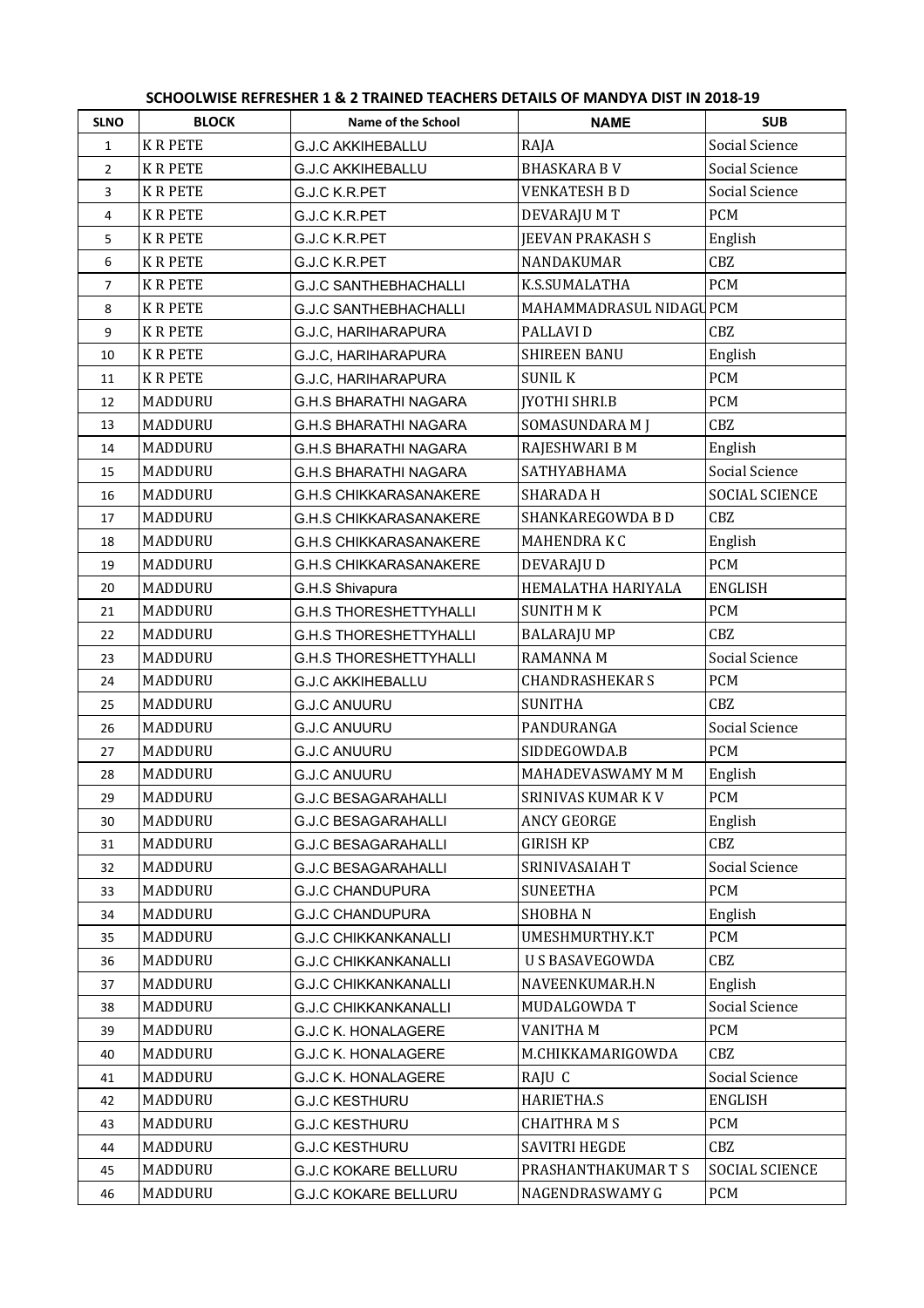| 47 | MADDURU             | <b>G.J.C KOKARE BELLURU</b>      | <b>NANDINI KN</b>     | English               |
|----|---------------------|----------------------------------|-----------------------|-----------------------|
| 48 | MADDURU             | <b>G.J.C KOKARE BELLURU</b>      | <b>MAMATHAK</b>       | CBZ                   |
| 49 | MADDURU             | <b>G.J.C KOKARE BELLURU</b>      | <b>MAMATHAK</b>       | CBZ                   |
| 50 | MADDURU             | <b>G.J.C KOPPA</b>               | YOGESHAKC             | SOCIAL SCIENCE        |
| 51 | MADDURU             | <b>G.J.C KOPPA</b>               | SHOBHAMANIC C         | CBZ                   |
| 52 | MADDURU             | <b>G.J.C KOPPA</b>               | H S SHIVARM.          | <b>PCM</b>            |
| 53 | MADDURU             | <b>G.J.C MADDUR</b>              | <b>SHILPA</b>         | CBZ                   |
| 54 | MADDURU             | <b>G.J.C MADDUR</b>              | <b>SUSHEELA</b>       | Social Science        |
| 55 | MADDURU             | <b>G.J.C MADDUR</b>              | MANJUNATH KR          | <b>PCM</b>            |
| 56 | MADDURU             | <b>G.J.C MADDUR</b>              | SYED IQBAL T S        | Social Science        |
| 57 | MADDURU             | <b>G.J.C MADDUR</b>              | BASAVARAJA.B.K        | English               |
| 58 | MADDURU             | <b>G.J.C MADDUR</b>              | <b>SHOBHAS</b>        | English               |
| 59 | MADDURU             | <b>G.J.C SHIVAPURA</b>           | <b>LOKESH S</b>       | <b>SOCIAL SCIENCE</b> |
| 60 | MADDURU             | <b>G.J.C SHIVAPURA</b>           | L. SHASHIKALA         | <b>PCM</b>            |
| 61 | MALAVALLI           | G.G.H.S (NEW) MALAVALLI          | PUTTASWAMY HN         | SOCIAL SCIENCE        |
| 62 | MALAVALLI           | G.G.H.S (NEW) MALAVALLI          | CHANDRAKALA.P.V.      | English               |
| 63 | MALAVALLI           | G.G.H.S (NEW) MALAVALLI          | SUDHAKAR MATHEW       | CBZ                   |
| 64 | MALAVALLI           | G.G.H.S (NEW) MALAVALLI          | DEVARAJU K L          | <b>PCM</b>            |
| 65 | MALAVALLI           | <b>G.H.S ALADAHALLI</b>          | SHIVASHANKAR D        | <b>SOCIAL SCIENCE</b> |
| 66 | MALAVALLI           | <b>G.H.S ALADAHALLI</b>          | SEREENA SULOCHANA     | <b>PCM</b>            |
| 67 | MALAVALLI           | <b>G.H.S ALADAHALLI</b>          | SHIVAPRAKASH S        | <b>ENGLISH</b>        |
| 68 | MALAVALLI           | <b>G.H.S ALADAHALLI</b>          | SOMANNAKEMPEGOWDA     | CBZ                   |
| 69 | MALAVALLI           | <b>G.H.S HADALLI</b>             | MANJULA J             | CBZ                   |
| 70 | MALAVALLI           | <b>G.H.S HADALLI</b>             | <b>RAMESHKUMAR KV</b> | <b>SOCIAL SCIENCE</b> |
| 71 | MALAVALLI           | <b>G.H.S HADALLI</b>             | <b>VEENAR</b>         | <b>PCM</b>            |
| 72 | MALAVALLI           | <b>G.H.S HADALLI</b>             | <b>MADESHAM</b>       | <b>ENGLISH</b>        |
| 73 | MALAVALLI           | <b>G.H.S HADALLI</b>             | NANJASETTY K          | <b>SOCIAL SCIENCE</b> |
| 74 | MALAVALLI           | <b>G.J.C HALAGURU</b>            | RESHMA SHASHIDHAR     | <b>ENGLISH</b>        |
| 75 | MALAVALLI           | <b>G.J.C HALAGURU</b>            | <b>KIRAN KUMAR S</b>  | <b>PCM</b>            |
| 76 | MALAVALLI           | <b>G.J.C HALAGURU</b>            | PUTTASWAMY NM         | <b>SOCIAL SCIENCE</b> |
| 77 | MALAVALLI           | <b>G.J.C HALAGURU</b>            | <b>RESHMANV</b>       | CBZ                   |
| 78 | MALAVALLI           | <b>G.J.C KIRUGAVLU</b>           | BALASUBRAMANYAM.S     | <b>SOCIAL SCIENCE</b> |
| 79 | MALAVALLI           | <b>G.J.C KIRUGAVLU</b>           | GAJENDRAPUTTAIAH@GMA  | <b>SOCIAL SCIENCE</b> |
| 80 | MALAVALLI           | <b>G.J.C KIRUGAVLU</b>           | RAJESH.D              | <b>PCM</b>            |
| 81 | MALAVALLI           | <b>G.J.C KIRUGAVLU</b>           | <b>JAYALAKSHMIN</b>   | <b>ENGLISH</b>        |
| 82 | MALAVALLI           | <b>G.J.C KIRUGAVLU</b>           | <b>CHAIT RAKS</b>     | CBZ                   |
| 83 | MALAVALLI           | <b>G.J.C MALVALLI</b>            | NOOR ASMA             | <b>ENGLISH</b>        |
| 84 | MALAVALLI           | <b>G.J.C MALVALLI</b>            | PUSHPALATHA L         | <b>SOCIAL SCIENCE</b> |
| 85 | <b>MANDYA NORTH</b> | G,C.H.S Hulikere                 | VIJAYA KUMAR. G.K     | <b>SOCIAL SCIENCE</b> |
| 86 | <b>MANDYA NORTH</b> | <b>G.H.S CHANDAGALLU</b>         | <b>RENUKA M C</b>     | CBZ                   |
| 87 | <b>MANDYA NORTH</b> | <b>G.H.S CHANDAGALLU</b>         | MANJULA KV            | ENGLISH               |
| 88 | <b>MANDYA NORTH</b> | <b>G.H.S CHANDAGALLU</b>         | SHUBHA K.R            | <b>PCM</b>            |
| 89 | <b>MANDYA NORTH</b> | <b>G.H.S CHANDAGALLU</b>         | <b>GEETHARV</b>       | <b>SOCIAL SCIENCE</b> |
| 90 | <b>MANDYA NORTH</b> | G.H.S DODDAGARUDANA HALLI        | <b>BASAVARAJU A N</b> | <b>ENGLISH</b>        |
| 91 | <b>MANDYA NORTH</b> | G.H.S DODDAGARUDANA HALLI        | MANJUNATHA KUMAR B M  | CBZ                   |
| 92 | <b>MANDYA NORTH</b> | <b>G.H.S DODDAGARUDANA HALLI</b> | <b>JYOTHI S R</b>     | <b>PCM</b>            |
| 93 | <b>MANDYA NORTH</b> | G.H.S DODDAGARUDANA HALLI        | <b>SATISH KUMAR</b>   | <b>SOCIAL SCIENCE</b> |
| 94 | <b>MANDYA NORTH</b> | <b>G.H.S HOLALLU</b>             | SANGAPPA RAJANAL      | SOCIAL SCIENCE        |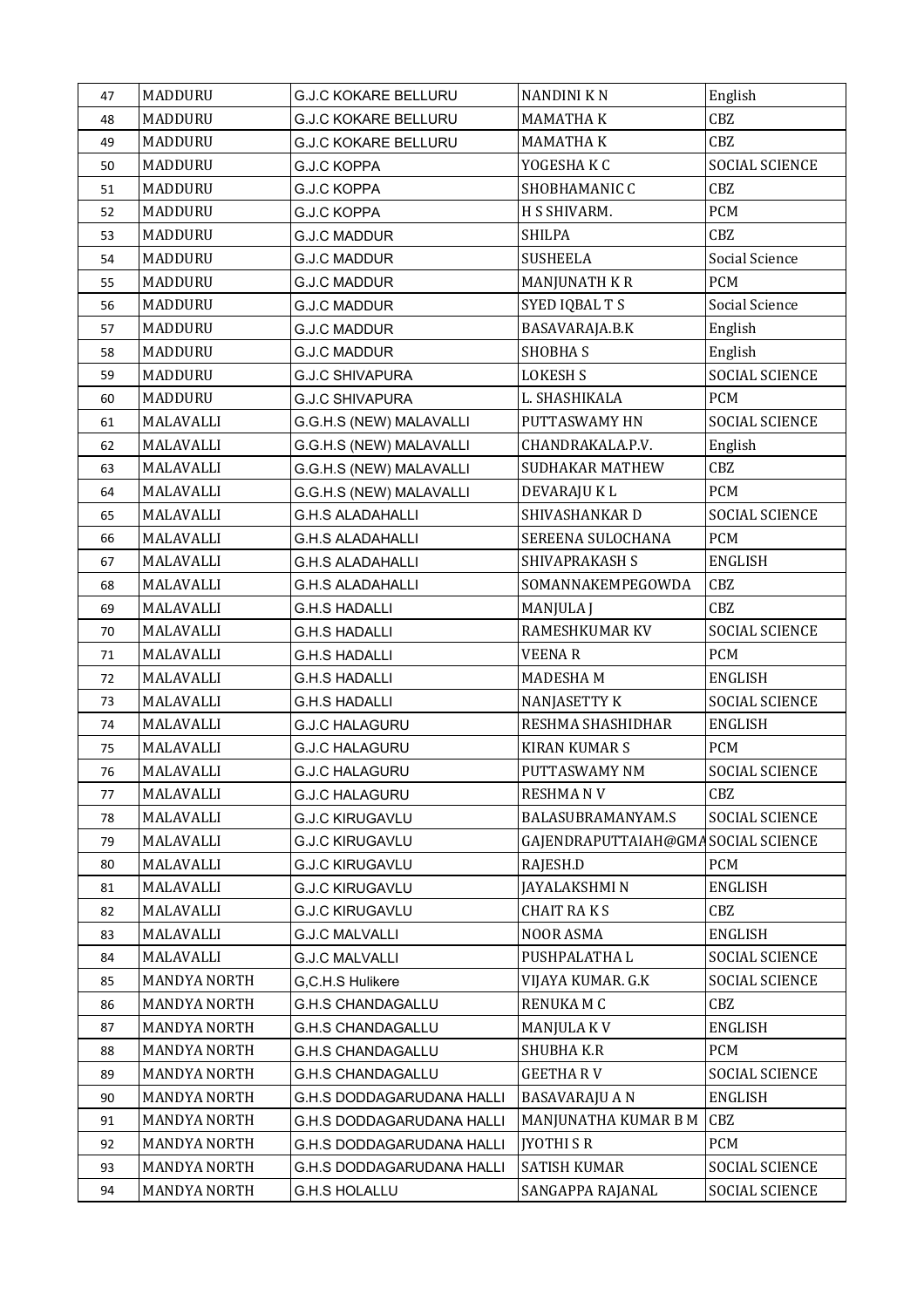| 95  | <b>MANDYA NORTH</b> | <b>G.H.S HOLALLU</b>                                | UMA.C                     | PCM                   |
|-----|---------------------|-----------------------------------------------------|---------------------------|-----------------------|
| 96  | <b>MANDYA NORTH</b> | <b>G.H.S HOLALLU</b>                                | SUMS.M.L                  | CBZ                   |
| 97  | <b>MANDYA NORTH</b> | <b>G.H.S HULIKERE</b>                               | GOVINDA K C.              | <b>ENGLISH</b>        |
| 98  | <b>MANDYA NORTH</b> | <b>G.H.S MUDAGANDURU</b>                            | PUTTASWAMIGOWDA ML        | <b>PCM</b>            |
| 99  | <b>MANDYA NORTH</b> | <b>G.H.S MUDAGANDURU</b>                            | <b>DEEPAK V J</b>         | <b>SOCIAL SCIENCE</b> |
| 100 | <b>MANDYA NORTH</b> | <b>G.H.S MUDAGANDURU</b>                            | <b>RAGHUTR</b>            | <b>ENGLISH</b>        |
| 101 | <b>MANDYA NORTH</b> | <b>G.H.S SHANKRAPURA</b>                            | <b>SURESH P</b>           | CBZ                   |
| 102 | <b>MANDYA NORTH</b> | <b>G.H.S SHANKRAPURA</b>                            | <b>DILYS MARINA</b>       | CBZ                   |
| 103 | <b>MANDYA NORTH</b> | G.H.S Shivapura                                     | ERAPPA D.R.               | <b>SOCIAL SCIENCE</b> |
| 104 | <b>MANDYA NORTH</b> | G.H.S Shivapura                                     | <b>LAKSHMAN BHADOOR</b>   | CBZ                   |
| 105 | <b>MANDYA NORTH</b> | G.H.S Shivapura                                     | RAGHAVENDRA P             | <b>ENGLISH</b>        |
| 106 | <b>MANDYA NORTH</b> | G.H.S Shivapura                                     | M H DAYANANDA             | <b>PCM</b>            |
| 107 | <b>MANDYA NORTH</b> | G.J.C (HIGH SCHOOL)<br>BASARALU, MANDYA NORTH       | SUJATJA S                 | CBZ                   |
| 108 | <b>MANDYA NORTH</b> | G.J.C Basaralu                                      | <b>BOREGOWDA</b>          | <b>SOCIAL SCIENCE</b> |
| 109 | <b>MANDYA NORTH</b> | G.J.C Basaralu                                      | SOWMYA S                  | <b>PCM</b>            |
| 110 | <b>MANDYA NORTH</b> | G.J.C Basaralu                                      | <b>SHILPAKM</b>           | <b>ENGLISH</b>        |
| 111 | <b>MANDYA NORTH</b> | <b>G.J.C DUDDA</b>                                  | NAGARAJU P                | <b>SOCIAL SCIENCE</b> |
| 112 | <b>MANDYA NORTH</b> | <b>G.J.C DUDDA</b>                                  | PRAMEELA H S              | <b>PCM</b>            |
| 113 | <b>MANDYA NORTH</b> | <b>G.J.C DUDDA</b>                                  | <b>VENKATESWARA REDDY</b> | <b>ENGLISH</b>        |
| 114 | <b>MANDYA NORTH</b> | <b>G.J.C DUDDA</b>                                  | <b>SURESHAKR</b>          | <b>CBZ</b>            |
| 115 | <b>MANDYA NORTH</b> | <b>G.J.C VC FARM</b>                                | SHASHIKALA S HARIKANT     | <b>SOCIAL SCIENCE</b> |
| 116 | <b>MANDYA NORTH</b> | <b>G.J.C VC FARM</b>                                | <b>MV TRIVENI</b>         | <b>PCM</b>            |
| 117 | <b>MANDYA NORTH</b> | <b>G.MALLIGERE</b>                                  | SANVAKKA S KUMBAR         | <b>SOCIAL SCIENCE</b> |
| 118 | <b>MANDYA NORTH</b> | <b>G.MALLIGERE</b>                                  | SHEELA.M                  | <b>PCM</b>            |
| 119 | <b>MANDYA NORTH</b> | <b>G.MALLIGERE</b>                                  | SHIVANANDA C              | <b>ENGLISH</b>        |
| 120 | <b>MANDYA NORTH</b> | <b>G.MALLIGERE</b>                                  | <b>BASAVARAJU S C</b>     | CBZ                   |
| 121 | <b>MANDYA SOUTH</b> | <b>G.G.H.S HALAHALLI EXTENTION</b><br>MANDYA        | SHOBHA.S                  | CBZ                   |
| 122 | <b>MANDYA SOUTH</b> | <b>G.G.H.S HALAHALLI EXTENTION</b><br><b>MANDYA</b> | <b>ANITHAKS</b>           | <b>PCM</b>            |
| 123 | <b>MANDYA SOUTH</b> | <b>G.G.H.S HALAHALLI EXTENTION</b><br><b>MANDYA</b> | NAGARAJU HM               | <b>ENGLISH</b>        |
| 124 | <b>MANDYA SOUTH</b> | <b>G.G.H.S HALAHALLI EXTENTION</b><br>MANDYA        | NUZHATH FAZILA            | SOCIAL SCIENCE        |
| 125 | <b>MANDYA SOUTH</b> | <b>G.H.S BELUR</b>                                  | BABU. K. P.               | <b>PCM</b>            |
| 126 | MANDYA SOUTH        | G.H.S BELUR                                         | THIMMARAYIGOWDA           | <b>SOCIAL SCIENCE</b> |
| 127 | MANDYA SOUTH        | <b>G.H.S CHIKKA MANDYA</b>                          | K.BHAGYAMMA               | CBZ                   |
| 128 | <b>MANDYA SOUTH</b> | <b>G.H.S CHIKKA MANDYA</b>                          | BASAVARAJU                | <b>PCM</b>            |
| 129 | MANDYA SOUTH        | <b>G.H.S CHIKKA MANDYA</b>                          | <b>GAJENDRAGOWDA J P</b>  | <b>SOCIAL SCIENCE</b> |
| 130 | MANDYA SOUTH        | <b>G.H.S HALEBUDNURU</b>                            | HARISHA B.V.              | <b>ENGLISH</b>        |
| 131 | MANDYA SOUTH        | <b>G.H.S HALEBUDNURU</b>                            | GEETHA B.P.               | <b>SOCIAL SCIENCE</b> |
| 132 | <b>MANDYA SOUTH</b> | <b>G.H.S HALEBUDNURU</b>                            | VYSHALI P. G              | CBZ                   |
| 133 | <b>MANDYA SOUTH</b> | <b>G.H.S HEBAKAVADDI</b>                            | <b>SWAMY T</b>            | CBZ                   |
| 134 | MANDYA SOUTH        | <b>G.H.S HEBAKAVADDI</b>                            | <b>INDRAMMAHB</b>         | SOCIAL SCIENCE        |
| 135 | MANDYA SOUTH        | <b>G.H.S HEBAKAVADDI</b>                            | SHIVARAMU                 | <b>PCM</b>            |
| 136 | <b>MANDYA SOUTH</b> | <b>G.H.S KALAHALLI</b>                              | PUSHPALATHA D             | <b>PCM</b>            |
| 137 | MANDYA SOUTH        | <b>G.H.S KALAHALLI</b>                              | <b>MUNNA</b>              | <b>ENGLISH</b>        |
| 138 | MANDYA SOUTH        | <b>G.H.S KALAHALLI</b>                              | MAHANTHADEVARU D M        | CBZ                   |
| 139 | MANDYA SOUTH        | <b>G.H.S SATHANURU</b>                              | SHIVA KUMAR E             | <b>PCM</b>            |
|     |                     |                                                     |                           |                       |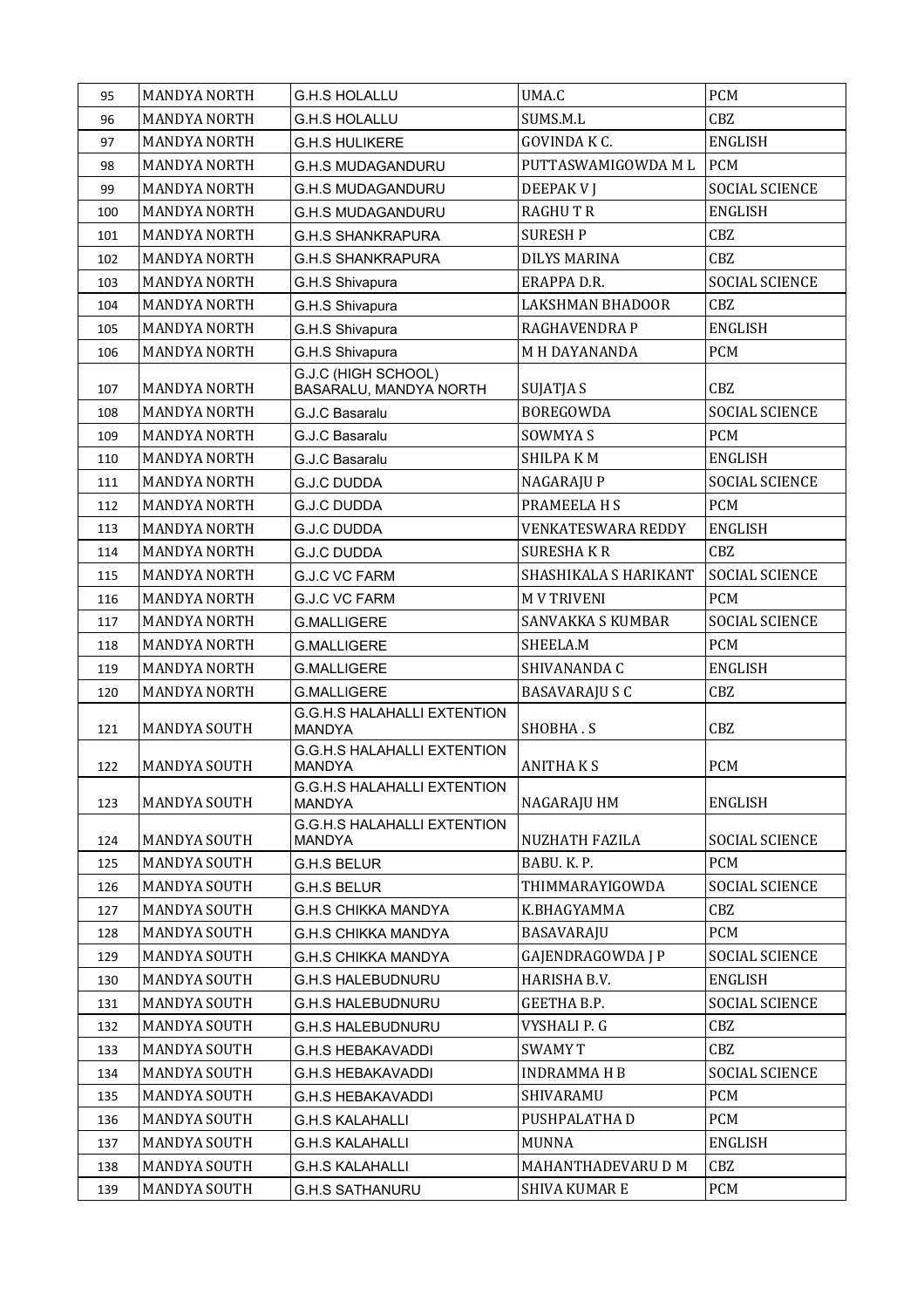| 140 | <b>MANDYA SOUTH</b> | <b>G.H.S SATHANURU</b>                       | MAHADEVAIAH NE            | <b>SOCIAL SCIENCE</b> |
|-----|---------------------|----------------------------------------------|---------------------------|-----------------------|
| 141 | <b>MANDYA SOUTH</b> | <b>G.H.S SATHANURU</b>                       | SUMA.K.P                  | <b>ENGLISH</b>        |
| 142 | <b>MANDYA SOUTH</b> | <b>G.H.S SATHANURU</b>                       | LATHA.Y.R.                | CBZ                   |
| 143 | <b>MANDYA SOUTH</b> | <b>G.H.S SHANKRAPURA</b>                     | LILLY SAGAYA MARY         | <b>PCM</b>            |
| 144 | <b>MANDYA SOUTH</b> | <b>G.H.S SHANKRAPURA</b>                     | ROOPA <sub>M</sub>        | CBZ                   |
| 145 | <b>MANDYA SOUTH</b> | <b>G.H.S UMADAHALLI</b>                      | SAMEENA SULTANA           | <b>SOCIAL SCIENCE</b> |
| 146 | <b>MANDYA SOUTH</b> | <b>G.H.S UMADAHALLI</b>                      | LOLAKSHI.B.R.             | CBZ                   |
| 147 | <b>MANDYA SOUTH</b> | G.J.C ARKESHWARA NAGARA<br>MANDYA            | <b>MALATHIDR</b>          | CBZ                   |
| 148 | <b>MANDYA SOUTH</b> | G.J.C ARKESHWARA NAGARA<br><b>MANDYA</b>     | <b>S AMULYA</b>           | <b>PCM</b>            |
| 149 | <b>MANDYA SOUTH</b> | G.J.C ARKESHWARA NAGARA<br><b>MANDYA</b>     | ROOPASHREE. S             | <b>ENGLISH</b>        |
| 150 | <b>MANDYA SOUTH</b> | <b>G.J.C MANGALA</b>                         | <b>RAVI N R</b>           | <b>SOCIAL SCIENCE</b> |
| 151 | <b>MANDYA SOUTH</b> | <b>G.J.C MANGALA</b>                         | MANJULA H.S               | CBZ                   |
| 152 | <b>MANDYA SOUTH</b> | <b>G.J.C MANGALA</b>                         | <b>CHANDRASHEKHAR D A</b> | <b>PCM</b>            |
| 153 | <b>MANDYA SOUTH</b> | G.J.C POLICE KALLONY MANDYA SAVITRI V NAVADA |                           | <b>PCM</b>            |
| 154 | <b>MANDYA SOUTH</b> | G.J.C POLICE KALLONY MANDYA   JAYASHREE M.S  |                           | CBZ                   |
| 155 | MANDYA SOUTH        | G.J.C POLICE KALLONY MANDYA SUDHA M          |                           | SOCIAL SCIENCE        |
| 156 | <b>MANDYA SOUTH</b> | GHS ShankarpuraG.H.S<br><b>SHANKRAPURA</b>   | <b>HARINI H N</b>         | <b>SOCIAL SCIENCE</b> |
| 157 | NAGAMANGALA         | A.L.K G.H.S, BELLURU                         | SARASWATHI G R            | <b>ENGLISH</b>        |
| 158 | NAGAMANGALA         | A.L.K G.H.S, BELLURU                         | SREENIVASA CT             | <b>PCM</b>            |
| 159 | NAGAMANGALA         | A.L.K G.H.S, BELLURU                         | RADHA C.S                 | <b>SOCIAL SCIENCE</b> |
| 160 | NAGAMANGALA         | A.L.K G.H.S, BELLURU                         | TAHSEEN TAJ               | CBZ                   |
| 161 | NAGAMANGALA         | <b>G.H.S ALLISANDRA</b>                      | DIVYA. K. K               | CBZ                   |
| 162 | NAGAMANGALA         | <b>G.H.S ALLISANDRA</b>                      | <b>MANJUNATH R</b>        | <b>PCM</b>            |
| 163 | NAGAMANGALA         | <b>G.H.S ALLISANDRA</b>                      | <b>DHARMENDRA B R</b>     | <b>ENGLISH</b>        |
| 164 | NAGAMANGALA         | <b>G.H.S ALLISANDRA</b>                      | LEPAKSHA H E              | <b>SOCIAL SCIENCE</b> |
| 165 | NAGAMANGALA         | <b>G.H.S KARADAHALLI</b>                     | <b>ESHWARA D R</b>        | <b>ENGLISH</b>        |
| 166 | NAGAMANGALA         | <b>G.H.S KARADAHALLI</b>                     | <b>SUNITHAMS</b>          | CBZ                   |
| 167 | NAGAMANGALA         | <b>G.H.S KARADAHALLI</b>                     | <b>AFSHAN FIRDOSE</b>     | PCM                   |
| 168 | NAGAMANGALA         | <b>G.H.S KARADAHALLI</b>                     | ISHRATH UNNISA            | SOCIAL SCIENCE        |
| 169 | NAGAMANGALA         | <b>G.J.C DEVLAPURA</b>                       | <b>NAGENDRA R</b>         | <b>SOCIAL SCIENCE</b> |
| 170 | NAGAMANGALA         | <b>G.J.C DEVLAPURA</b>                       | AIYAPPA K                 | CBZ                   |
| 171 | NAGAMANGALA         | <b>G.J.C DEVLAPURA</b>                       | JAGANNATHA N S            | PCM                   |
| 172 | NAGAMANGALA         | <b>G.J.C MAYLARAPATANNA</b>                  | ARCHANA M S               | ENGLISH               |
| 173 | NAGAMANGALA         | <b>G.J.C MAYLARAPATANNA</b>                  | RACHANA H R               | CBZ                   |
| 174 | NAGAMANGALA         | <b>G.J.C MAYLARAPATANNA</b>                  | <b>BHARATRAJ J</b>        | <b>PCM</b>            |
| 175 | NAGAMANGALA         | <b>G.J.C MAYLARAPATANNA</b>                  | MN MANJUNATHA             | SOCIAL SCIENCE        |
| 176 | NAGAMANGALA         | <b>GJC KADABAHALLI</b>                       | KUMARA K R                | ENGLISH               |
| 177 | NAGAMANGALA         | <b>GJC KADABAHALLI</b>                       | PREMAN                    | <b>PCM</b>            |
| 178 | NAGAMANGALA         | <b>GJC KADABAHALLI</b>                       | SURYANAIK                 | <b>SOCIAL SCIENCE</b> |
| 179 | NAGAMANGALA         | <b>GJC KADABAHALLI</b>                       | NAVYA.M.S                 | CBZ                   |
| 180 | PANDAVAPURA         | <b>G.H.S CHINNAKURALLI</b>                   | PRAMODINI C M             | CBZ                   |
| 181 | PANDAVAPURA         | <b>G.H.S CHINNAKURALLI</b>                   | NIRMALA M.C               | <b>PCM</b>            |
| 182 | PANDAVAPURA         | <b>G.H.S HEREMARALLI</b>                     | CHITHRALATHA.C            | <b>PCM</b>            |
| 183 | PANDAVAPURA         | <b>G.H.S HEREMARALLI</b>                     | VARADARAJU V              | <b>ENGLISH</b>        |
| 184 | PANDAVAPURA         | <b>G.H.S HULIKERE</b>                        | <b>G K SURESHA</b>        | <b>PCM</b>            |
| 185 | PANDAVAPURA         | <b>G.H.S JAKKANAHALLI</b>                    | R V PADMAVATHI            | CBZ                   |